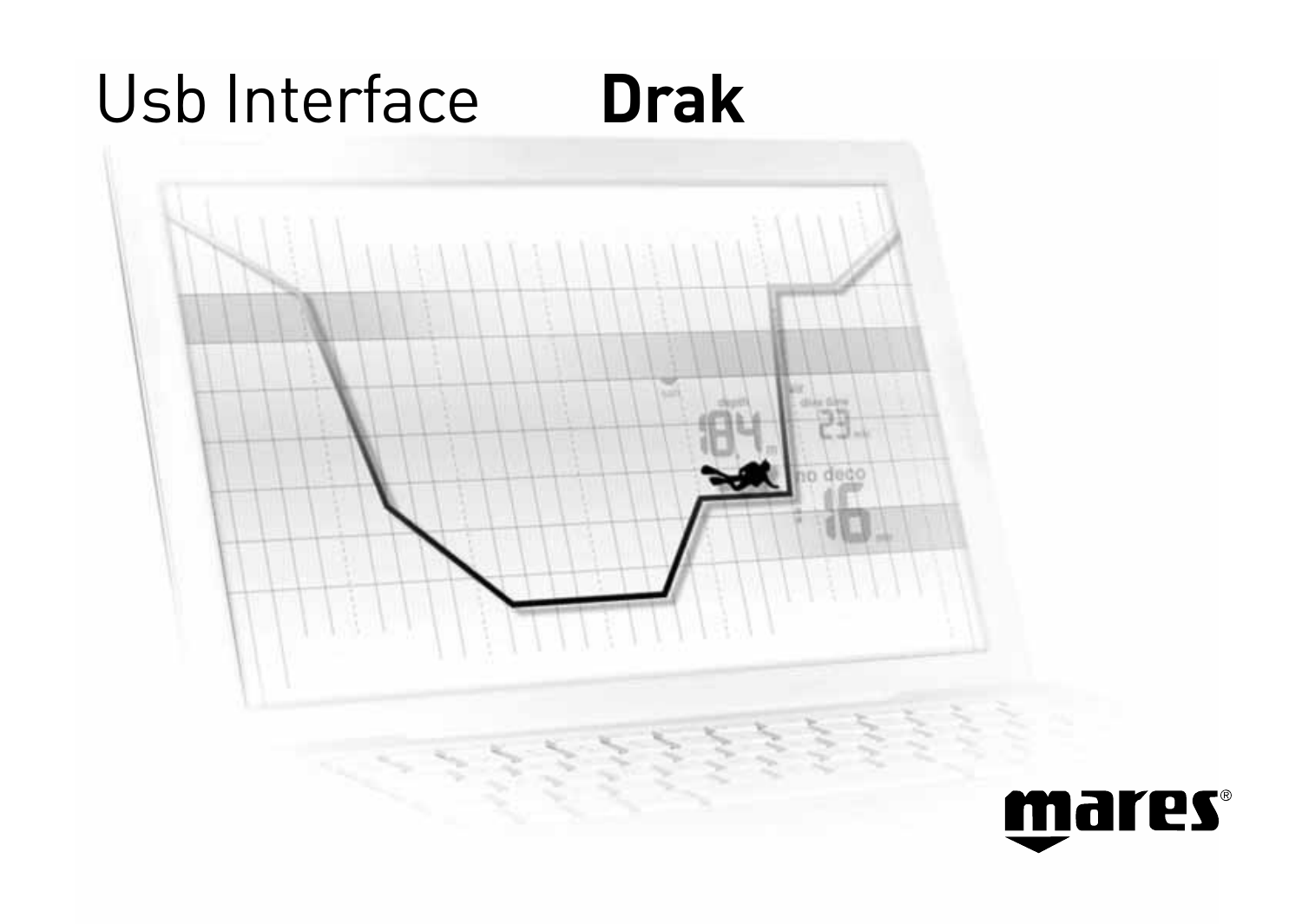#### *CONGRATULATIONS ON YOUR PURCHASE OF THE NEW DRAK INTERFACE*

This Quick Start Guide will help you to install the interface program and make it easier for you to approach the main operations offered by the interface.

# **CONTENTS OF THE PACKAGE**

• Standard USB 2.0 Mini-B connection cable

- Module for connection with the Dive **Computer**
- CD-ROM containing the Dive Organizer program
- Quick Start Guide
- The Warranty Card

If one of the items on this list is missing or damaged, contact your dealer for a replacement.

# **MINIMUM SYSTEM REQUIREMENTS**

In order to use the program, you need a PC with the following characteristics:

- Processor: Pentium 700 or later
- Operating system: Microsoft Windows® 7 or Microsoft Windows® XP
- At least 128 Mbytes of RAM
- Hard Disk with 100 Mb available
- A CD-ROM drive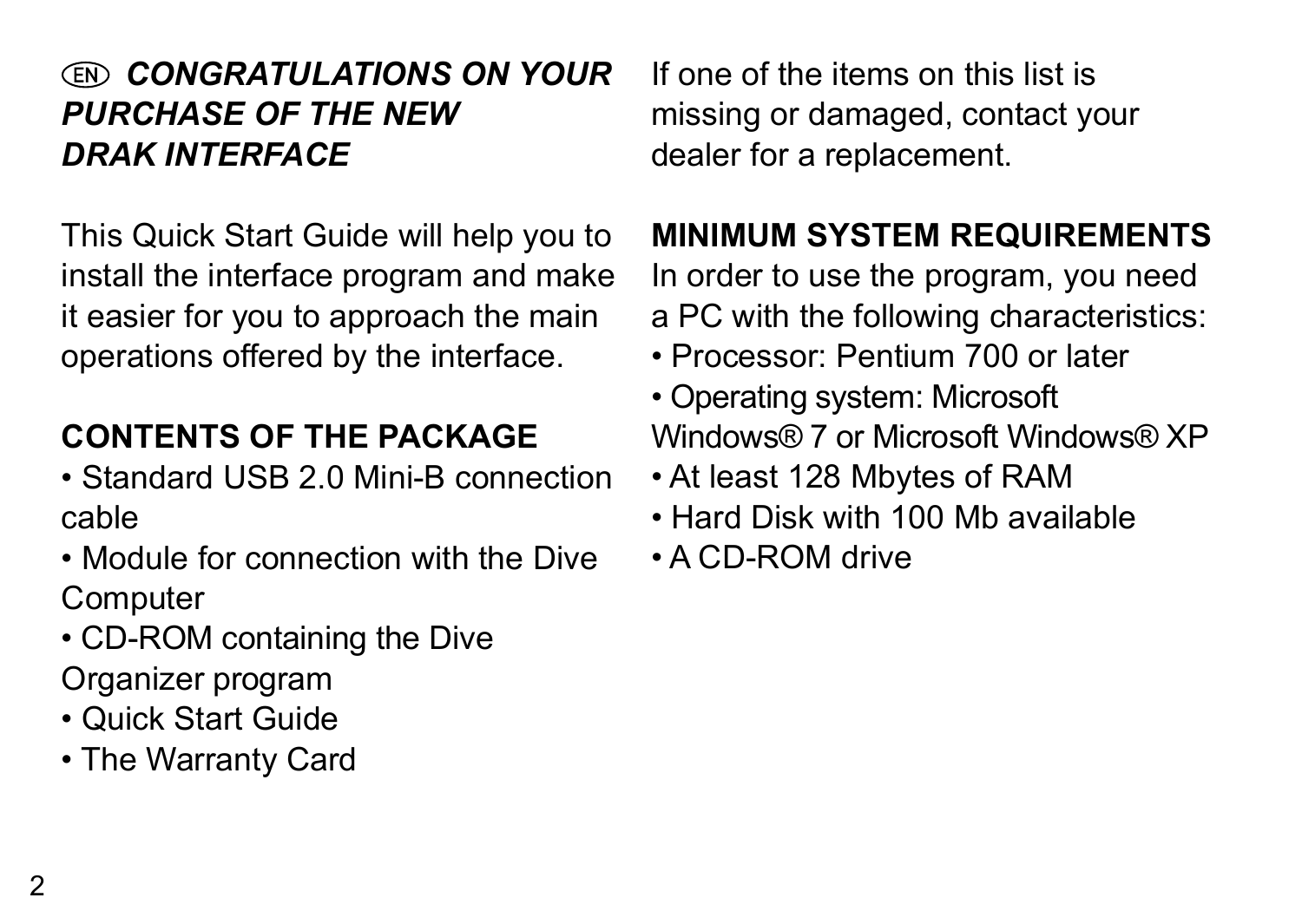# **INSTALLATION PROCEDURE**

Do not connect the Drak interface to the computer before the Dive Organizer program is correctly installed.

1. Turn on your computer.

2. Insert the CD-ROM provided into the CD- or DVD-ROM drive of your PC.

- 3. Select the Dive Organizer software directory in the CD.
- 4. Run the setup.exe program.

5. Follow the Setup instructions to complete the installation.

6. When the installation is complete a window will be created containing the program launch icon.

7. Now you can connect the Drak interface to your computer by inserting the MINI-B connector to the interface

device and the USB connector to the USB port of your computer.

8. Launch the Dive Organizer program in order to use the interface and download the logbook from your dive computer to your PC.



#### **PRODUCT GUIDE, DRIVERS, AND INFORMATION**

This guide, the manual in PDF format, the software, and any updates are available online at the website *www.mares.com*.